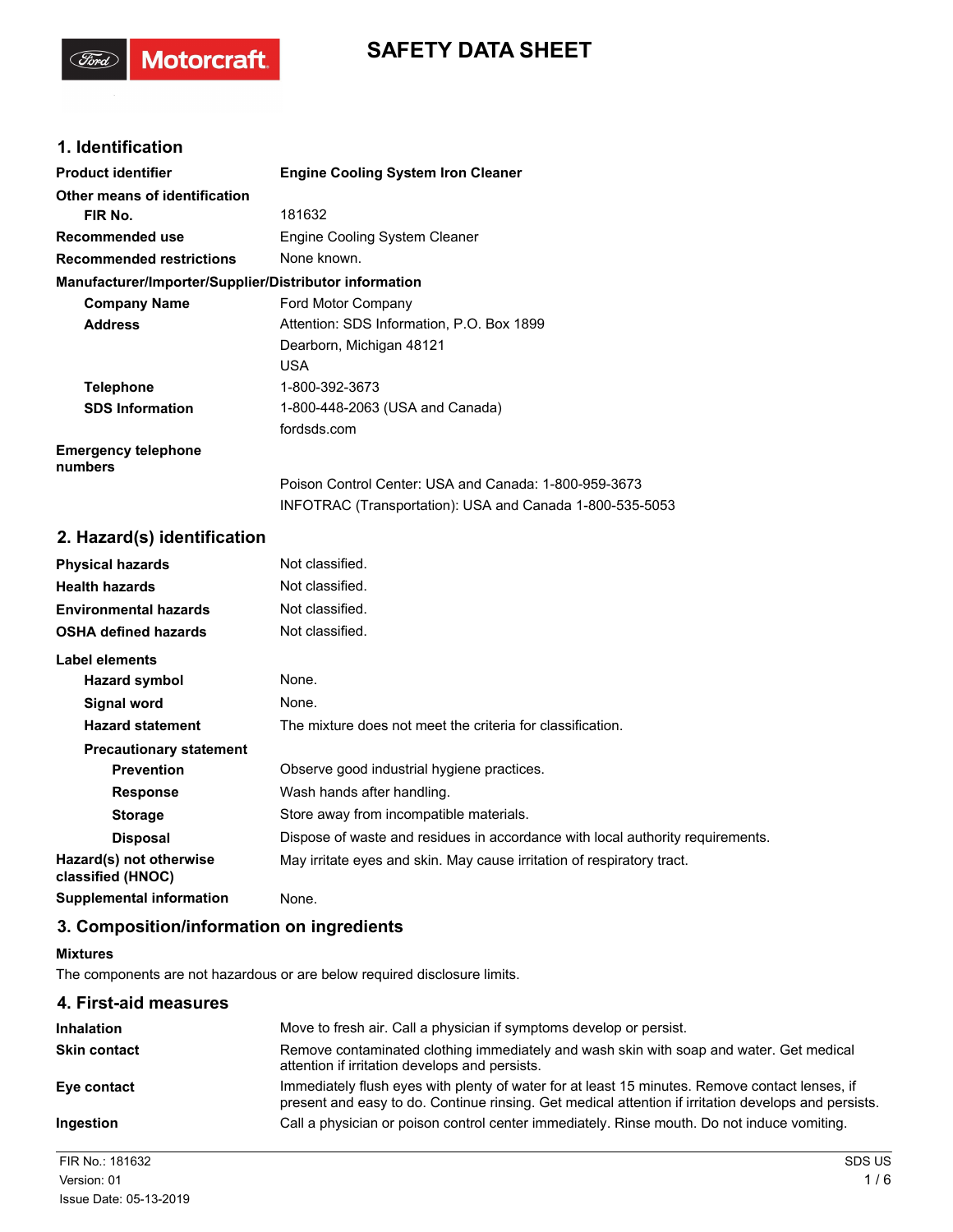| <b>Most important</b><br>symptoms/effects, acute and<br>delayed                  | Direct contact with eyes may cause temporary irritation.                                                                                                                                                                                                                                                                                   |
|----------------------------------------------------------------------------------|--------------------------------------------------------------------------------------------------------------------------------------------------------------------------------------------------------------------------------------------------------------------------------------------------------------------------------------------|
| Indication of immediate<br>medical attention and special<br>treatment needed     | Treat symptomatically.                                                                                                                                                                                                                                                                                                                     |
| <b>General information</b>                                                       | Ensure that medical personnel are aware of the material(s) involved, and take precautions to<br>protect themselves.                                                                                                                                                                                                                        |
| 5. Fire-fighting measures                                                        |                                                                                                                                                                                                                                                                                                                                            |
| Suitable extinguishing media                                                     | Water fog. Foam. Dry chemical powder. Carbon dioxide (CO2).                                                                                                                                                                                                                                                                                |
| Unsuitable extinguishing<br>media                                                | Do not use water jet as an extinguisher, as this will spread the fire.                                                                                                                                                                                                                                                                     |
| Specific hazards arising from<br>the chemical                                    | During fire, gases hazardous to health may be formed. Upon decomposition, this product emits<br>carbon monoxide, carbon dioxide and/or low molecular weight hydrocarbons.                                                                                                                                                                  |
| Special protective equipment<br>and precautions for firefighters                 | Self-contained breathing apparatus and full protective clothing must be worn in case of fire.                                                                                                                                                                                                                                              |
| <b>Fire fighting</b><br>equipment/instructions                                   | Move containers from fire area if you can do so without risk.                                                                                                                                                                                                                                                                              |
| <b>Specific methods</b>                                                          | Use standard firefighting procedures and consider the hazards of other involved materials.                                                                                                                                                                                                                                                 |
| <b>General fire hazards</b>                                                      | No unusual fire or explosion hazards noted.                                                                                                                                                                                                                                                                                                |
| 6. Accidental release measures                                                   |                                                                                                                                                                                                                                                                                                                                            |
| <b>Personal precautions,</b><br>protective equipment and<br>emergency procedures | Avoid contact with eyes, skin, and clothing. Avoid inhalation of vapors or mists. Keep unnecessary<br>personnel away. For personal protection, see section 8 of the SDS.                                                                                                                                                                   |
| <b>Methods and materials for</b><br>containment and cleaning up                  | This product is miscible in water.                                                                                                                                                                                                                                                                                                         |
|                                                                                  | Large Spills: Stop the flow of material, if this is without risk. Dike the spilled material, where this is<br>possible. Absorb in vermiculite, dry sand or earth and place into containers. Following product<br>recovery, flush area with water.                                                                                          |
|                                                                                  | Small Spills: Wipe up with absorbent material (e.g. cloth, fleece). Clean surface thoroughly to<br>remove residual contamination.                                                                                                                                                                                                          |
|                                                                                  | Never return spills to original containers for re-use. For waste disposal, see section 13 of the SDS.                                                                                                                                                                                                                                      |
| <b>Environmental precautions</b>                                                 | Avoid discharge into drains, water courses or onto the ground.                                                                                                                                                                                                                                                                             |
| 7. Handling and storage                                                          |                                                                                                                                                                                                                                                                                                                                            |
| <b>Precautions for safe handling</b>                                             | Avoid contact with eyes, skin, and clothing. Avoid breathing mist or vapor. Observe good industrial<br>hygiene practices. For personal protection, see Section 8 of the SDS.                                                                                                                                                               |
| Conditions for safe storage,<br>including any incompatibilities                  | Store in tightly closed container. Store away from incompatible materials (see Section 10 of the<br>SDS).                                                                                                                                                                                                                                  |
| 8. Exposure controls/personal protection                                         |                                                                                                                                                                                                                                                                                                                                            |
| <b>Occupational exposure limits</b>                                              | No exposure limits noted for ingredient(s).                                                                                                                                                                                                                                                                                                |
| <b>Biological limit values</b>                                                   | No biological exposure limits noted for the ingredient(s).                                                                                                                                                                                                                                                                                 |
| Appropriate engineering<br>controls                                              | Use adequate ventilation to control airborne concentrations below the exposure limits/guidelines. If<br>user operations generate a vapor, dust and/or mist, use process enclosure, appropriate local<br>exhaust ventilation, or other engineering controls to control airborne levels below the<br>recommended exposure limits/guidelines. |
| <b>Eye/face protection</b>                                                       | Individual protection measures, such as personal protective equipment<br>Wear safety glasses with side shields (or goggles).                                                                                                                                                                                                               |
| <b>Skin protection</b>                                                           |                                                                                                                                                                                                                                                                                                                                            |

Suitable chemical protective gloves should be worn when the potential exists for skin exposure. The choice of an appropriate glove does not only depend on its material but also on other quality features and is different from one producer to the other. Neoprene gloves are recommended. Viton gloves are recommended. **Hand protection**

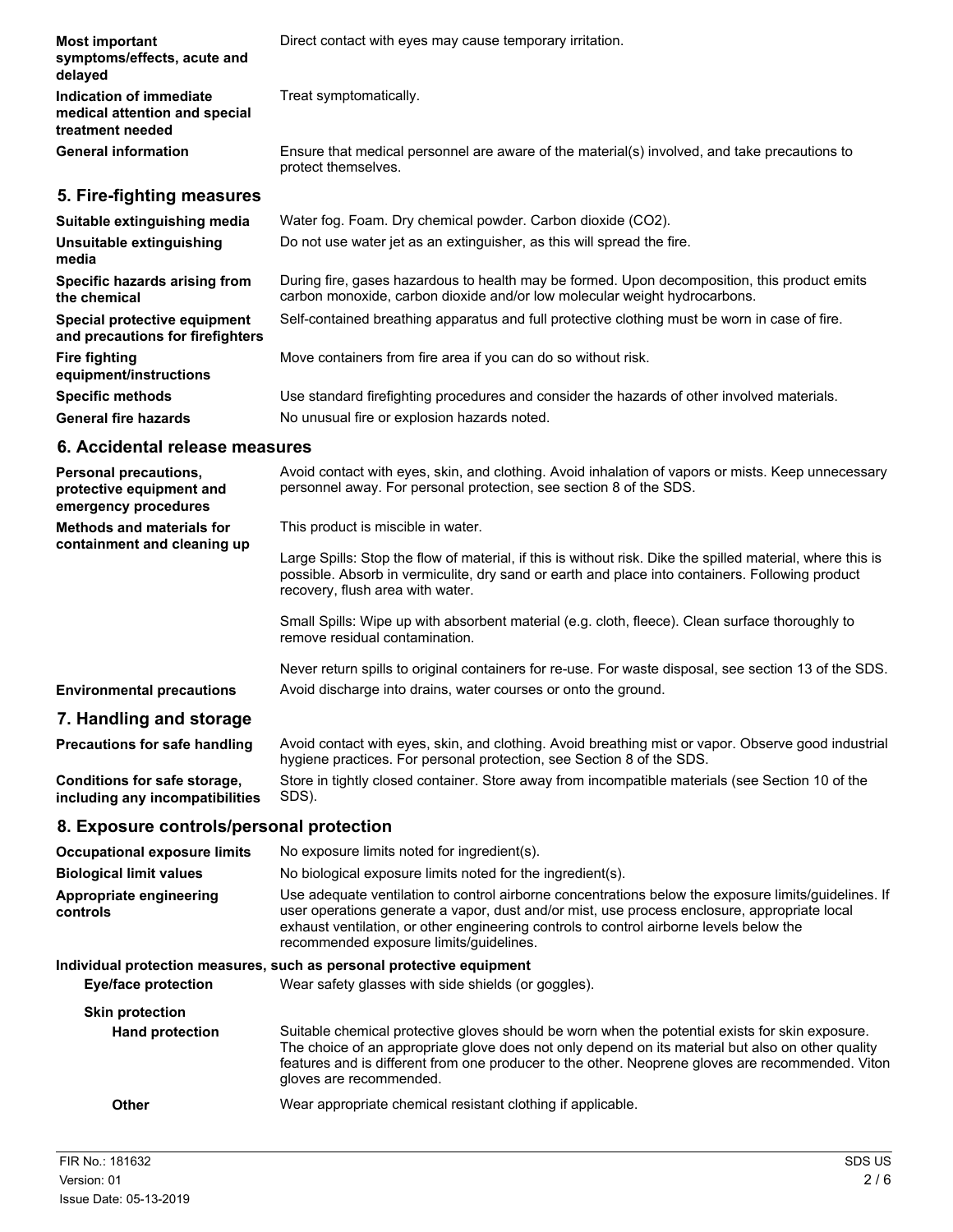| <b>Respiratory protection</b>            | If engineering controls do not maintain airborne concentrations to a level which is adequate to<br>protect worker health, an approved respirator must be worn. Respirator selection, use and<br>maintenance should be in accordance with the requirements of OSHA Respiratory Protection<br>Standard 29 CFR 1910.134 and/or Canadian Standard CSA Z94.4. |
|------------------------------------------|----------------------------------------------------------------------------------------------------------------------------------------------------------------------------------------------------------------------------------------------------------------------------------------------------------------------------------------------------------|
| <b>Thermal hazards</b>                   | Wear appropriate thermal protective clothing, when necessary.                                                                                                                                                                                                                                                                                            |
| <b>General hygiene</b><br>considerations | Always observe good personal hygiene measures, such as washing after handling the material<br>and before eating, drinking, and/or smoking. Routinely wash work clothing and protective<br>equipment to remove contaminants.                                                                                                                              |

#### **9. Physical and chemical properties**

| Appearance                                        |                                                                                               |
|---------------------------------------------------|-----------------------------------------------------------------------------------------------|
| <b>Physical state</b>                             | Liquid.                                                                                       |
| Form                                              | Liquid.                                                                                       |
| Color                                             | <b>COLORLESS TO AMBER</b>                                                                     |
| Odor                                              | Mild.                                                                                         |
| <b>Odor threshold</b>                             | Not available.                                                                                |
| pH                                                | 6                                                                                             |
| Melting point/freezing point                      | 18 °F (-7.78 °C)                                                                              |
| Initial boiling point and boiling<br>range        | 215 °F (101.67 °C)                                                                            |
| <b>Flash point</b>                                | Not available.                                                                                |
| <b>Evaporation rate</b>                           | $< 1$ (Ether=1)                                                                               |
| Flammability (solid, gas)                         | Not applicable.                                                                               |
| Upper/lower flammability or explosive limits      |                                                                                               |
| <b>Flammability limit - lower</b><br>(%)          | Not available.                                                                                |
| <b>Flammability limit - upper</b><br>(%)          | Not available.                                                                                |
| Explosive limit - lower (%)                       | Not available.                                                                                |
| Explosive limit - upper (%)                       | Not available.                                                                                |
| Vapor pressure                                    | 18 mm Hg @ 70° F                                                                              |
| Vapor density                                     | $< 1$ (Air=1)                                                                                 |
| <b>Relative density</b>                           | 1.1                                                                                           |
| <b>Relative density temperature</b>               | 70 °F (21.11 °C)                                                                              |
| Solubility(ies)                                   |                                                                                               |
| Solubility (water)                                | 100 %                                                                                         |
| <b>Partition coefficient</b><br>(n-octanol/water) | Not available.                                                                                |
| <b>Auto-ignition temperature</b>                  | Not available.                                                                                |
| <b>Decomposition temperature</b>                  | Not available.                                                                                |
| <b>Viscosity</b>                                  | 13 cP                                                                                         |
| <b>Viscosity temperature</b>                      | 70 °F (21.11 °C)                                                                              |
| <b>Other information</b>                          |                                                                                               |
| pH in aqueous solution                            | 6.6 (5% solution)                                                                             |
| Pour point                                        | 23 °F (-5 °C)                                                                                 |
| <b>VOC</b>                                        | $0\%$                                                                                         |
| 10. Stability and reactivity                      |                                                                                               |
| <b>Reactivity</b>                                 | The product is stable and non-reactive under normal conditions of use, storage and transport. |
| <b>Chemical stability</b>                         | Material is stable under normal conditions.                                                   |
| <b>Possibility of hazardous</b>                   | No dangerous reaction known under conditions of normal use.                                   |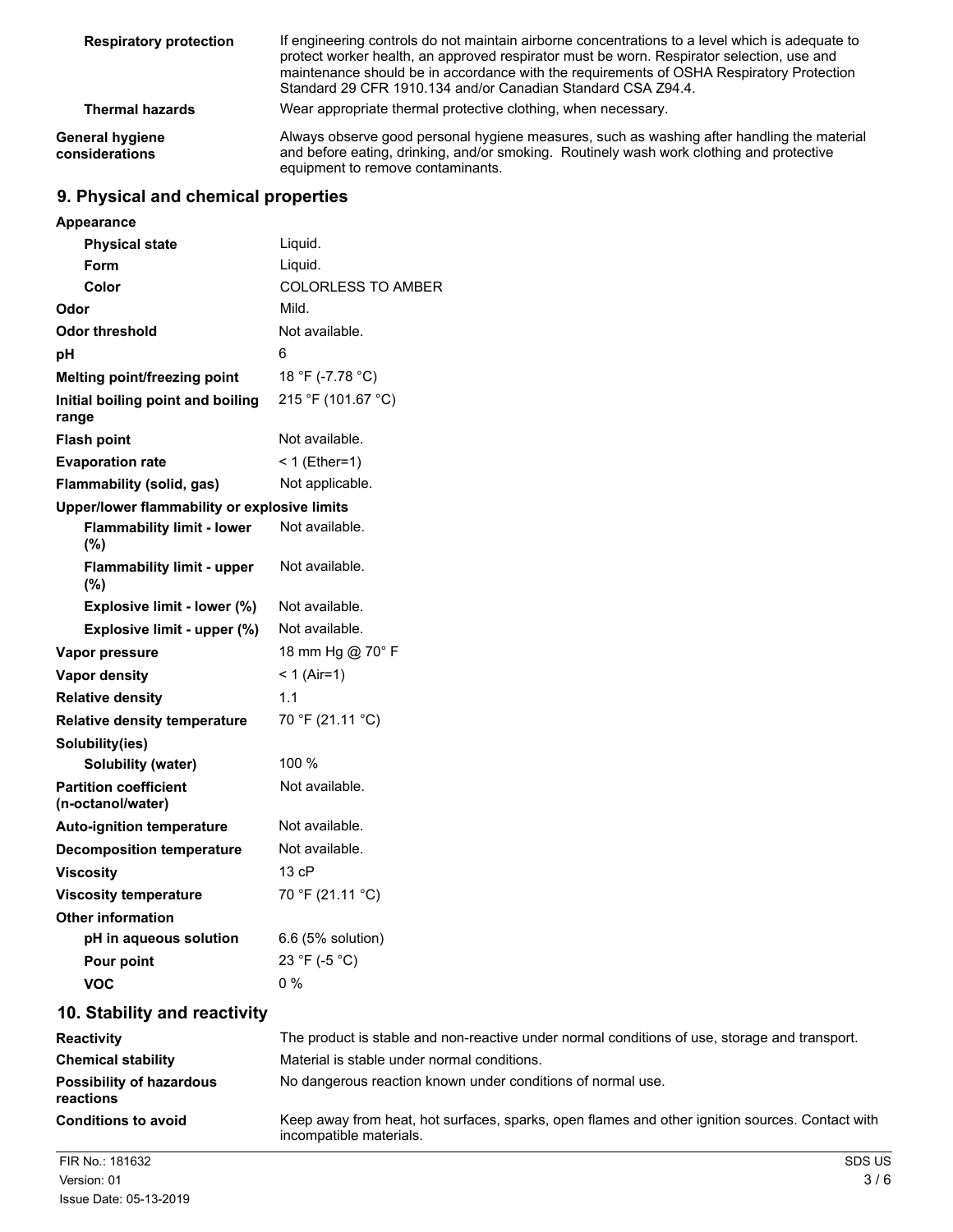| Incompatible materials         | Strong oxidizing agents.                                                                    |
|--------------------------------|---------------------------------------------------------------------------------------------|
| <b>Hazardous decomposition</b> | Upon decomposition, this product emits carbon monoxide, carbon dioxide and/or low molecular |
| products                       | weight hydrocarbons. Nitrogen oxides (NOx). Oxides of phosphorus. Hydrogen chloride.        |

# **11. Toxicological information**

| Information on likely routes of exposure                                           |                                                                                                                                                                                                                        |
|------------------------------------------------------------------------------------|------------------------------------------------------------------------------------------------------------------------------------------------------------------------------------------------------------------------|
| <b>Inhalation</b>                                                                  | May cause irritation to the respiratory system.                                                                                                                                                                        |
| <b>Skin contact</b>                                                                | Prolonged skin contact may cause temporary irritation.                                                                                                                                                                 |
| Eye contact                                                                        | Direct contact with eyes may cause temporary irritation.                                                                                                                                                               |
| Ingestion                                                                          | Ingestion may cause gastrointestinal irritation, nausea, vomiting and diarrhea. Expected to be a<br>low ingestion hazard.                                                                                              |
| Symptoms related to the<br>physical, chemical and<br>toxicological characteristics | Direct contact with eyes may cause temporary irritation.                                                                                                                                                               |
| Information on toxicological effects                                               |                                                                                                                                                                                                                        |
| <b>Acute toxicity</b>                                                              | Not expected to be hazardous by OSHA criteria.                                                                                                                                                                         |
| <b>Skin corrosion/irritation</b>                                                   | Prolonged skin contact may cause temporary irritation.                                                                                                                                                                 |
| Serious eye damage/eye<br>irritation                                               | Direct contact with eyes may cause temporary irritation.                                                                                                                                                               |
| Respiratory or skin sensitization                                                  |                                                                                                                                                                                                                        |
| <b>Respiratory sensitization</b>                                                   | Not a respiratory sensitizer.                                                                                                                                                                                          |
| <b>Skin sensitization</b>                                                          | This product is not expected to cause skin sensitization.                                                                                                                                                              |
| Germ cell mutagenicity                                                             | No data available to indicate product or any components present at greater than 0.1% are<br>mutagenic or genotoxic.                                                                                                    |
| Carcinogenicity                                                                    | This product is not considered to be a carcinogen by IARC, ACGIH, NTP, or OSHA.                                                                                                                                        |
| IARC Monographs. Overall Evaluation of Carcinogenicity<br>Not listed.              |                                                                                                                                                                                                                        |
| <b>Reproductive toxicity</b>                                                       | This product is not expected to cause reproductive or developmental effects.                                                                                                                                           |
| Specific target organ toxicity -<br>single exposure                                | Not classified.                                                                                                                                                                                                        |
| Specific target organ toxicity -<br>repeated exposure                              | Not classified.                                                                                                                                                                                                        |
| <b>Aspiration hazard</b>                                                           | Not an aspiration hazard.                                                                                                                                                                                              |
| 12. Ecological information                                                         |                                                                                                                                                                                                                        |
| <b>Ecotoxicity</b>                                                                 | The product is not classified as environmentally hazardous. However, this does not exclude the<br>possibility that large or frequent spills can have a harmful or damaging effect on the environment.                  |
| Persistence and degradability<br><b>Bioaccumulative potential</b>                  | No data is available on the degradability of any ingredients in the mixture.                                                                                                                                           |
| <b>Mobility in soil</b>                                                            | No data available.                                                                                                                                                                                                     |
| Other adverse effects                                                              | No other adverse environmental effects (e.g. ozone depletion, photochemical ozone creation<br>potential, endocrine disruption, global warming potential) are expected from this component.                             |
| 13. Disposal considerations                                                        |                                                                                                                                                                                                                        |
| <b>Disposal instructions</b>                                                       | Collect and reclaim or dispose in sealed containers at licensed waste disposal site.                                                                                                                                   |
| <b>Local disposal regulations</b>                                                  | Dispose in accordance with all applicable regulations.                                                                                                                                                                 |
| <b>Hazardous waste code</b>                                                        | The waste code should be assigned in discussion between the user, the producer and the waste<br>disposal company.                                                                                                      |
| Waste from residues / unused<br>products                                           | Dispose of in accordance with local regulations. Empty containers or liners may retain some<br>product residues. This material and its container must be disposed of in a safe manner (see:<br>Disposal instructions). |
| <b>Contaminated packaging</b>                                                      | Since emptied containers may retain product residue, follow label warnings even after container is<br>emptied. Empty containers should be taken to an approved waste handling site for recycling or<br>disposal.       |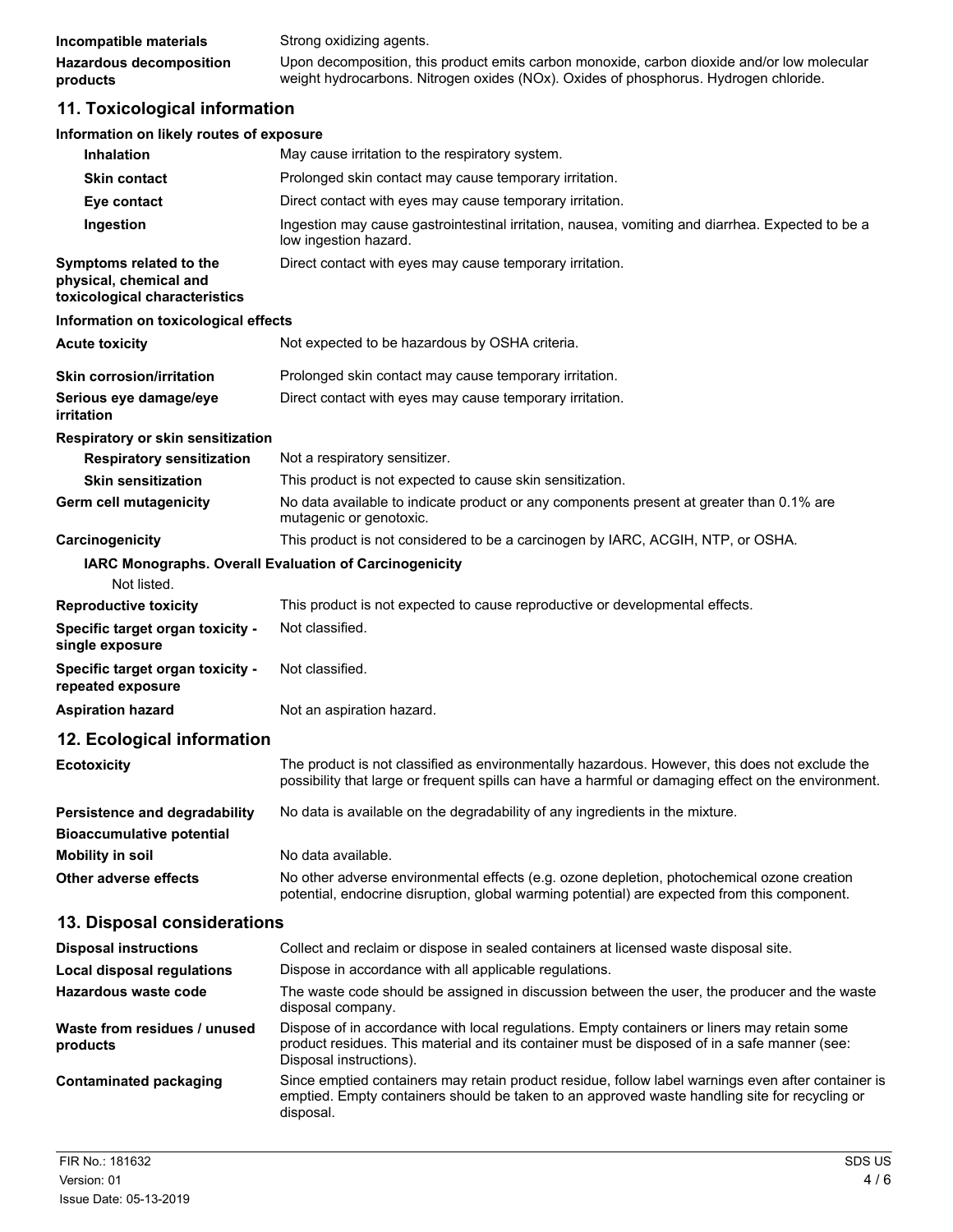#### **14. Transport information**

#### **DOT**

Not regulated as dangerous goods.

#### **IATA**

Not regulated as dangerous goods.

#### **IMDG**

Not regulated as dangerous goods.

**Transport in bulk according to** Not established. **Annex II of MARPOL 73/78 and the IBC Code**

#### **15. Regulatory information**

| US federal regulations                                      | This product is not known to be a "Hazardous Chemical" as defined by the OSHA Hazard<br>Communication Standard, 29 CFR 1910.1200. |
|-------------------------------------------------------------|-----------------------------------------------------------------------------------------------------------------------------------|
| <b>Toxic Substances Control</b><br>Act (TSCA)               | All components of the mixture on the TSCA 8(b) inventory are designated "active".                                                 |
|                                                             | TSCA Section 12(b) Export Notification (40 CFR 707, Subpt. D)                                                                     |
| Not regulated.                                              |                                                                                                                                   |
| <b>CERCLA Hazardous Substance List (40 CFR 302.4)</b>       |                                                                                                                                   |
| Not listed.                                                 |                                                                                                                                   |
| <b>SARA 304 Emergency release notification</b>              |                                                                                                                                   |
| Not regulated.                                              |                                                                                                                                   |
| Superfund Amendments and Reauthorization Act of 1986 (SARA) |                                                                                                                                   |
| SARA 302 Extremely hazardous substance                      |                                                                                                                                   |
| Not listed.                                                 |                                                                                                                                   |
|                                                             |                                                                                                                                   |
| SARA 311/312 Hazardous<br>chemical                          | No.                                                                                                                               |
| SARA 313 (TRI reporting)<br>Not regulated.                  |                                                                                                                                   |
| <b>Other federal regulations</b>                            |                                                                                                                                   |
|                                                             | Clean Air Act (CAA) Section 112 Hazardous Air Pollutants (HAPs) List                                                              |
| Not regulated.                                              |                                                                                                                                   |
|                                                             | Clean Air Act (CAA) Section 112(r) Accidental Release Prevention (40 CFR 68.130)                                                  |
| Not regulated.                                              |                                                                                                                                   |
| <b>Safe Drinking Water Act</b><br>(SDWA)                    | Contains component(s) regulated under the Safe Drinking Water Act.                                                                |
| <b>International Inventories</b>                            |                                                                                                                                   |
|                                                             |                                                                                                                                   |

All components are listed or are exempt from listing on the Toxic Substances Control Act Inventory.

#### **16. Other information, including date of preparation or last revision**

| <b>Issue date</b>               | 05-13-2019                                         |
|---------------------------------|----------------------------------------------------|
| <b>Version</b>                  | 01                                                 |
| <b>HMIS<sup>®</sup></b> ratings | Health: 0<br>Flammability: 0<br>Physical hazard: 0 |
| <b>NFPA ratings</b>             | Health: 0<br>Flammability: 0<br>Instability: 0     |